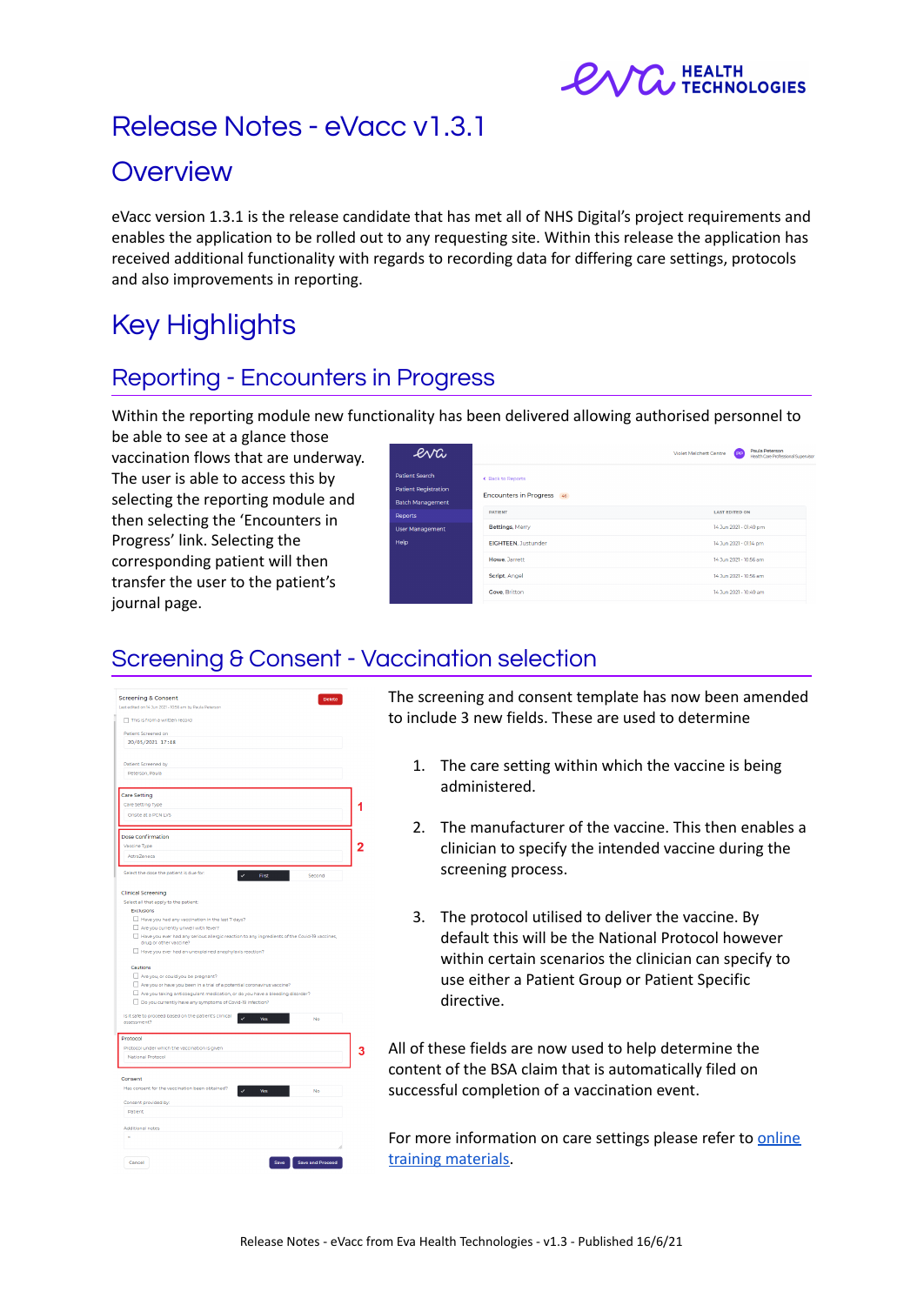

# Other Changes

## Batch Management

### EF-1383 CTRL+0 barcode scan simulation causes form to become invalid

When using the CTRL+0 key press to simulate the scanning of a GS1 barcode, the data presented no longer complied with the new batch number formats. The sample data has now been amended ensuring that the form can be saved.

### EF-1207 Status of Expired batches incorrect in edit modal

When viewing all vaccine batches the status field was not being populated initially on screen. Only at the point of editing and then closing a batch did the indicator show for that vaccine. The vaccination status column is now populated correctly at the point of loading the batch management page.

### EF-595 Manufacturer details in the drop down display off screen

Within the batch management screen at the point of adding a new batch manually the drop down selector of available vaccines used to display wider than the screen. This caused the pack information to not be visible within the selector options. Within this release the options have been amended so that the full name is now shown on screen.

### EF-1325 Display "Use Within" value as days where appropriate

There have been recent changes to vaccination guidance whereby the period a defrosted Pfizer vaccine can be used was increased to 31 days. Previously this warning was displayed in hours however to aid usability this value will now be shown in days and hours.

# Additional Information

### EF-1368 Editing tooltip within the Additional Information event

If a user had captured additional information about a patient and then wished to edit the values, the tooltip on the edit button previously displayed an internal reference code rather than help text. This has now been addressed within this release.

## Screening & Consent

#### EF-1152, 1212 & 1366 Age-based warnings when administering vaccines

eVacc has been uplifted to alert users when selecting a vaccine for a patient that does not follow the guidance as outlined by the JCVI. This is only an alert and therefore will not stop the user from progressing to record the administration of the selected vaccine.

### EF-1154 & 1369 Presentation of Clinical Screening responses in the Screening & Consent summary

The update of screening questions required to be collected during the screening assessment of a patient has led to a slight amendment to the screening journal card. Should a patient now have an exclusion or caution that is recorded as being relevant to the patient, then the journal now clearly indicates this.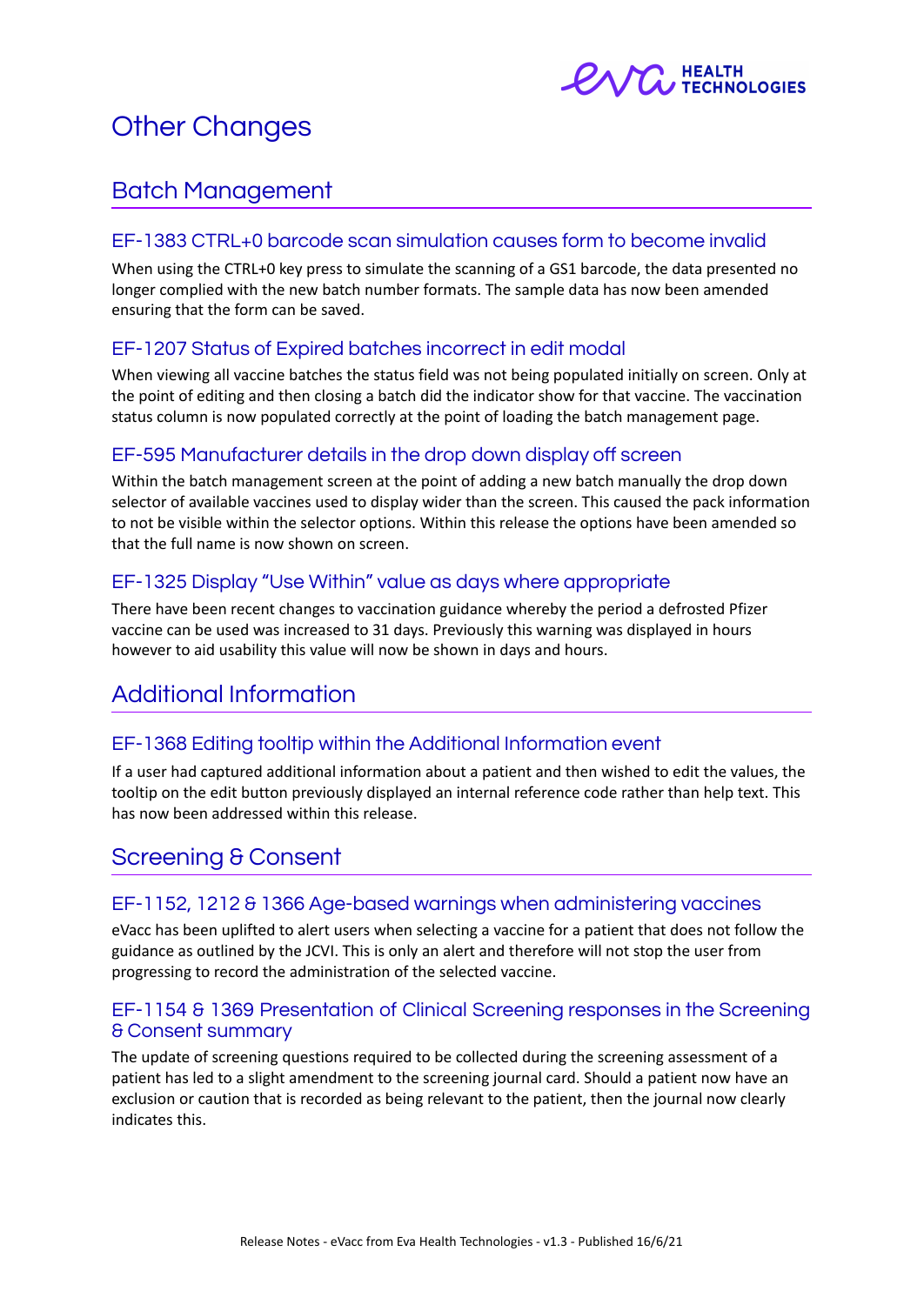

### EF-1209 Relocation of Vaccine Type selection to Screening & Consent

In order to facilitate the age-related warnings mentioned above, it has been necessary to allow the user to specify the vaccine type (but not the batch) to be administered during the Screening & Consent stage of the vaccination process.

### EF-1352 Care Setting Type - Mapping Update

eVacc now supports multiple care settings which in turn means that users are now able to record vaccinations that have been administered within an alternate care setting i.e. 'Home bound patient'. By selecting the appropriate care setting the corresponding BSA claim will be submitted ensuring that the correct treatment supplement is applied.

### EF-1305 2nd Vaccination Additional Caution Screening Question

When recording a patient's second vaccination the screening questions now include an additional question with regards to whether the patient experienced an itchy skin reaction. Where this is the case an additional alert is issued warning the user that the patient should only be vaccinated where full resuscitation facilities are present.

# Vaccination Template

### EF-1372 Wording changes to the Vaccination Template - confirm consent

The initial checkbox text that is displayed at the start of the vaccination template has been amended to better reflect the use of the field.

### EF-1152 Grace period incorporated into allowed vaccination interval window

In line with guidance issued by NHS Digital, the system now incorporates a two-week "grace" period which is added onto the maximum vaccination interval, and calculated from the date of first vaccination (as recorded locally or retrieved from NIMS).

## Registration

### EF-1318 Display more of the address during a PDS registration

When registering patients it was observed that only the first line of the address was being presented from PDS. Such examples as 'Flat 1' were only being shown to the end user which led to delays in validating the patient's identity. The address field has now been amended to include all lines of the patient's address separated by commas.

#### EF-1398 Removal of Post Town field from the Patient Registration UI

As a result of back-end changes to the Patient Registration module, it is no longer necessary to treat Address Line 1 and Post Town fields separately. Users are now advised to enter the full address, comma separated, into the Address field.

#### EF-1315 PDS contact details without value field breaks schema

It has been observed during the rollout of eVacc that there are patients held within the personal demographic services who do not have full details recorded. These patients may have partial names such as the surname attributed to their maiden name however, do not have the given name. When registering these patients eVacc prevented the data to be displayed on screen which led to a need to manually register the patient. This flow has now been reviewed and will allow the data retrieved via PDS to be presented within the registration form.